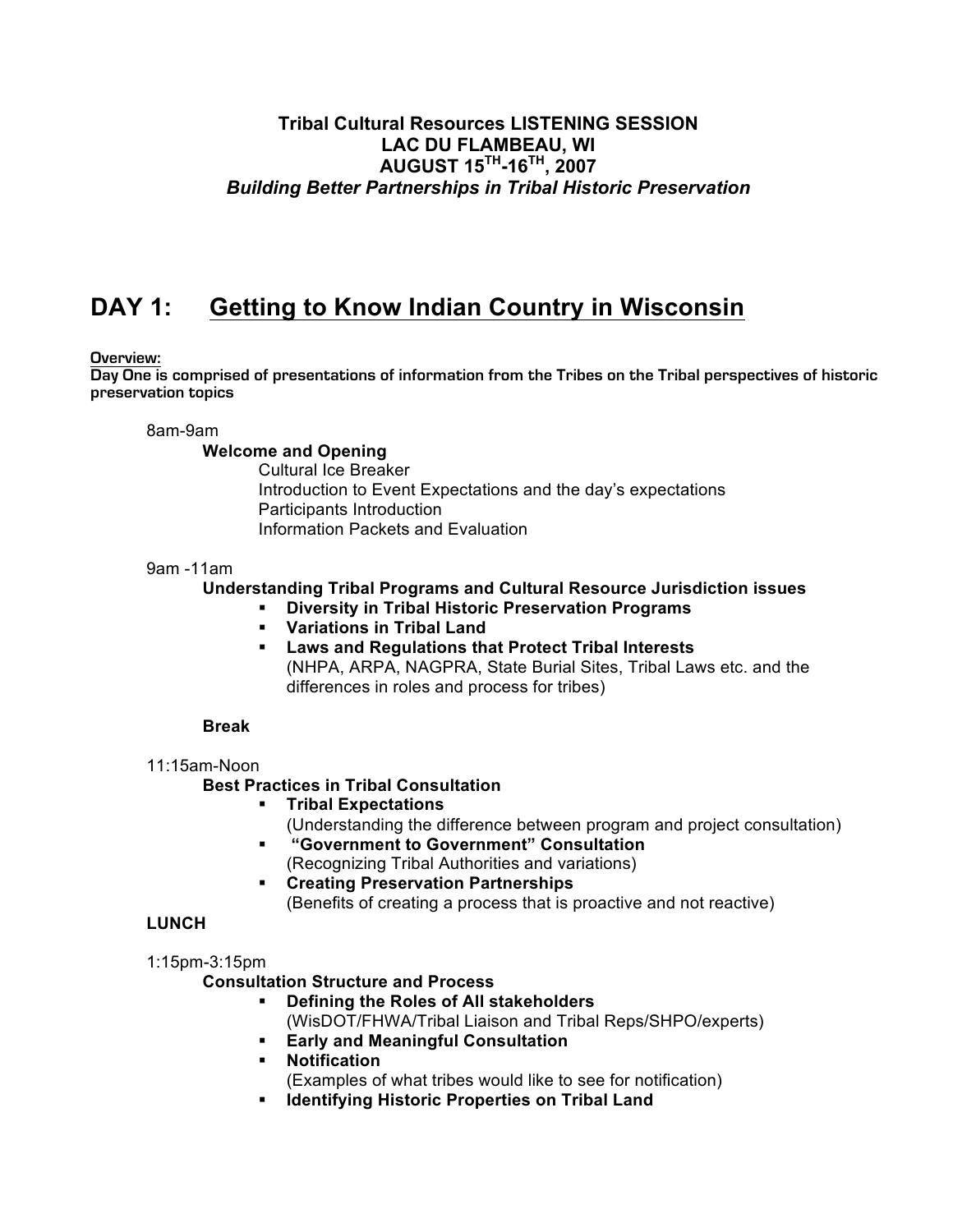## **Treatment of Historic Properties**

(decisions regarding evaluation, alternatives, avoidance, etc.)

**FIGMI Tribal Concept of Mitigation** 

## **Break**

3:30pm-5:00pm

**Seeking Expertise from Indian County**

(Understanding the difference between Consultation and Requesting Services)

- **Recognizing Unique Expertise**
	- **Payment for Services/Contracting**

4:15pm-5:00pm

**Day 1 Wrap-Up**

6:30pm – 9:00pm

**Dinner**

(Traditional /Cultural event)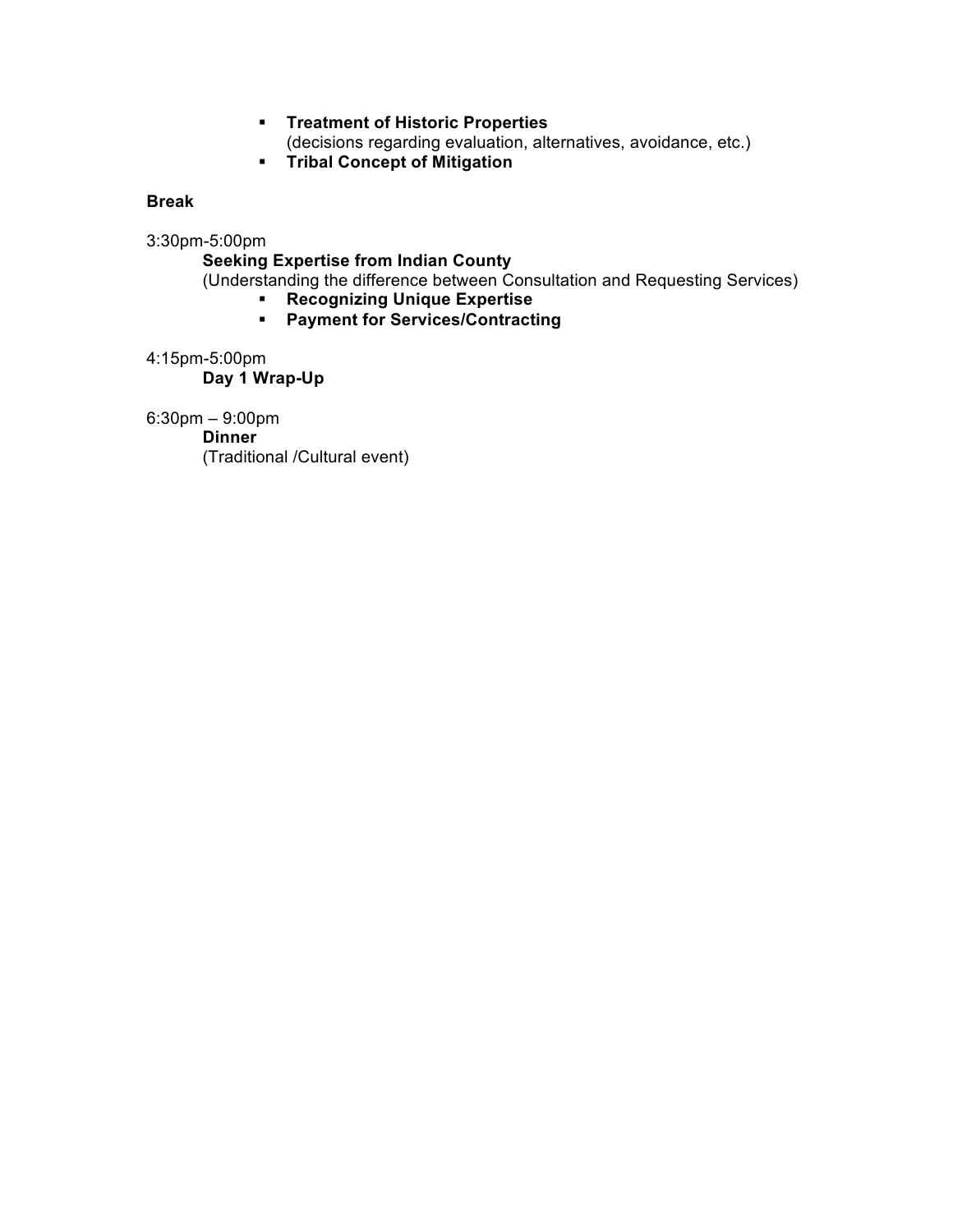# **Tribal Cultural Resources LISTENING SESSION LAC DU FLAMBEAU, WI AUGUST 15TH-16TH, 2007** *Building Better Partnerships in Tribal Historic Preservation*

# **DAY 2: GETTING DOWN TO BUSINESS**

# **Overview:**

**Day Two will be comprised of collaborative sessions between interested groups and stakeholders.**

## 8:00am-8:30am

**Opening and Introduction to the day's Expectations**

## 8:30am-10:00am

**State and Tribal Relations: Building Preservation Partnerships**

- **Balancing the roles of SHPO/THPO**
- **Integrating State Burial Sites Law and NHPA activities**
- **Interpreting various laws and jurisdiction**

## **Discussion**

## **Break**

10:15am-Noon

# **Update on WisDOT Partnership Initiative**

# **Lunch**

1:15pm-4:00pm

## **"All the Experts to the Table": Building a Partnership Process** Burial Protocol Traditional Cultural Properties Roles and Process Curation and Collections

# **Traditional Cultural Exchange**

*Participants will be given the opportunity to share information on themselves and their culture during the cultural exchange*

# **Lessons Learned: Review of Listening Session and Identify 'Steps Forward'**

4:00pm

**Close**

# **Background:**